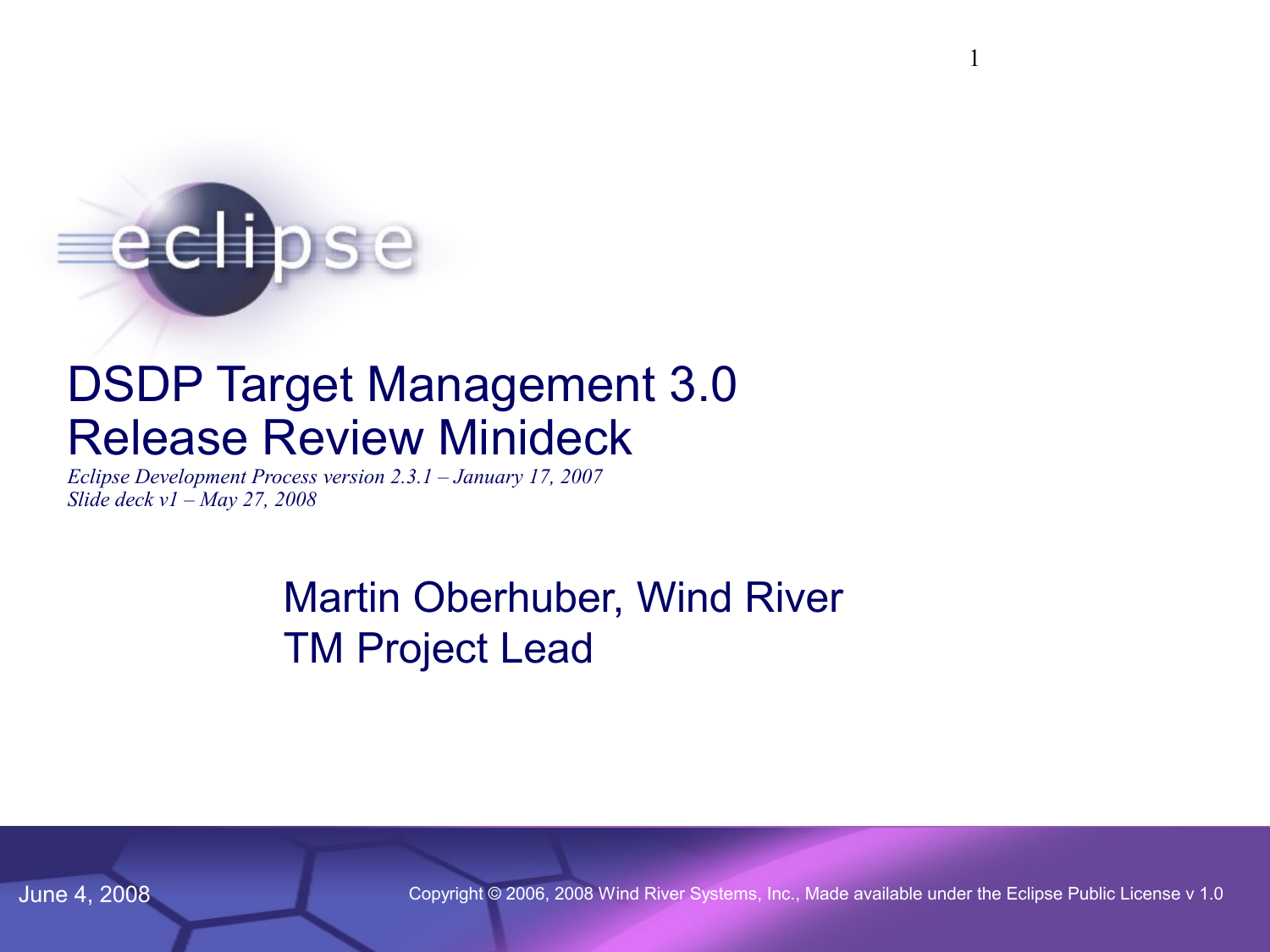### *DSDP-TM 3.0 Features*



- **TM 3.0 New Features** 
	- Target Communication Protocol Framework (TCF) (incubation, contributed)
	- Windows CE RAPI wrappers and RSE Subsystems (incubation, contributed)
	- RSE Terminal Integration (incubation, contributed)
	- RSE User Actions and Compile Commands
	- **RSE Import / Export of connections and profiles**
	- Reduced plugin activation, improved startup behavior and performance
- **API Quality:** 
	- Extensive use of API Tooling to get rid of API Leakage and document usage restrictions;
	- Continued API Review, documentation, refactoring
		- Without examples & tests: 935 API types / 1476 non-API (2.0: 828 API, 986 non-API)
	- Many Unit tests added
- TM 3.0 project size
	- RSE: 346 kLOC + TCF: 97 kLOC (R2.0: 290k, R1.0: 242k)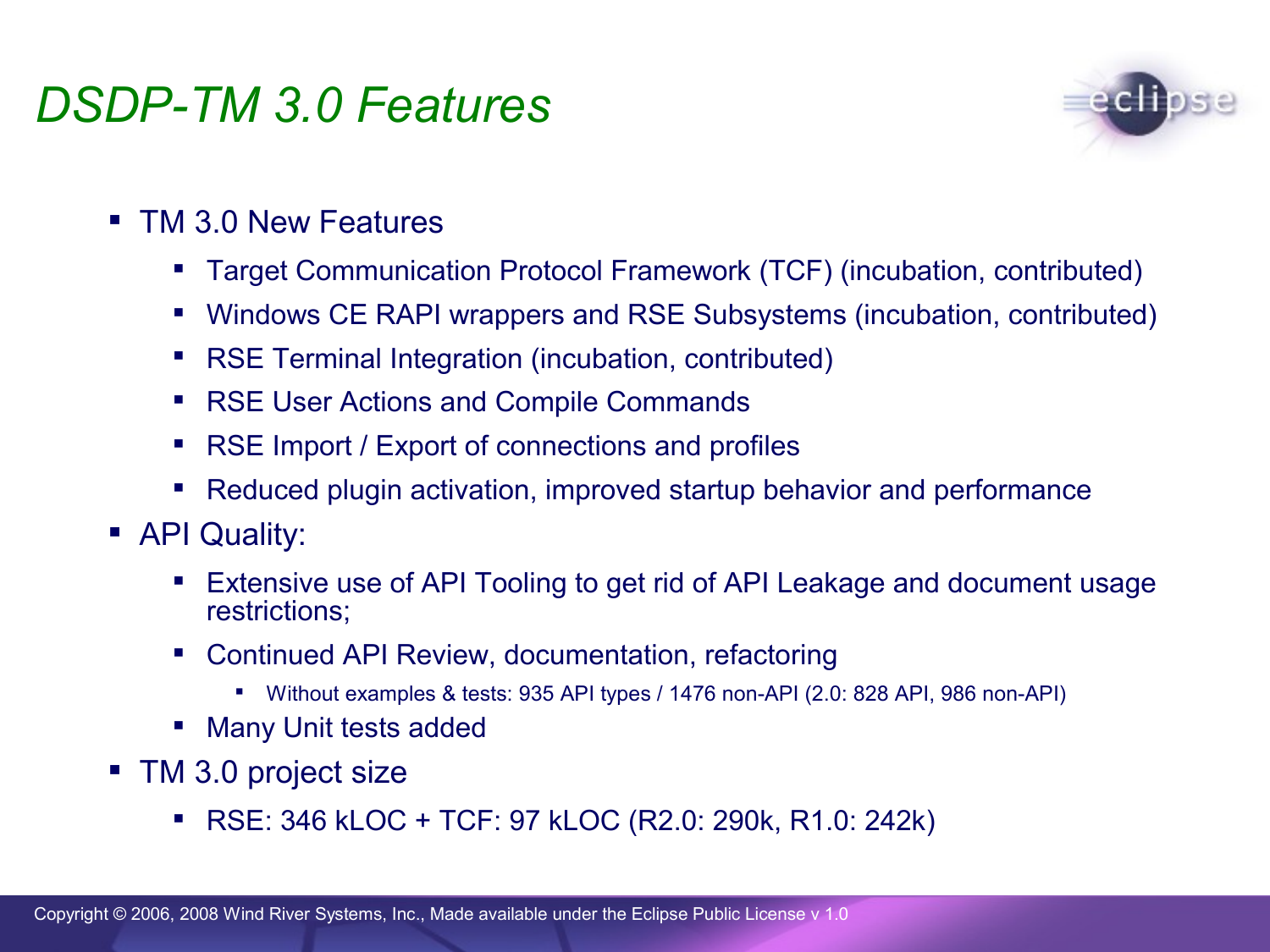## *DSDP-TM 3.0 EOL and Community*



- Non-Code Aspects
	- Full Documentation, Tutorials, FAQs, Example Code, ...
	- Detailed build notes with migration notes on each milestone
- **End-of-Life issues:** 
	- Some API Refactoring (IFileService), but no EOL'd APIs, tools, concepts or components in 3.0
- Community and Committer Diversity:
	- 11 committers (5 WindRiver, 4 IBM, 1 ProSyst, 1 private) was 8 in 2.0
	- 2 former committers, 23 additional contributors was 5 in 2.0
	- 1 Google Summer of Code project this summer
	- Commercial adoption by at least 13 companies. Involvement with other Eclipse projects (Platform/Team, ECF, CDT, Orbit, EPP, PDT, Babel).
	- Well known and respected in the Community, part of JEE package
- Bugzilla
	- 3.0 Stream: 441 issues fixed, 671 open (2.0: 572 fixed / 301 open)